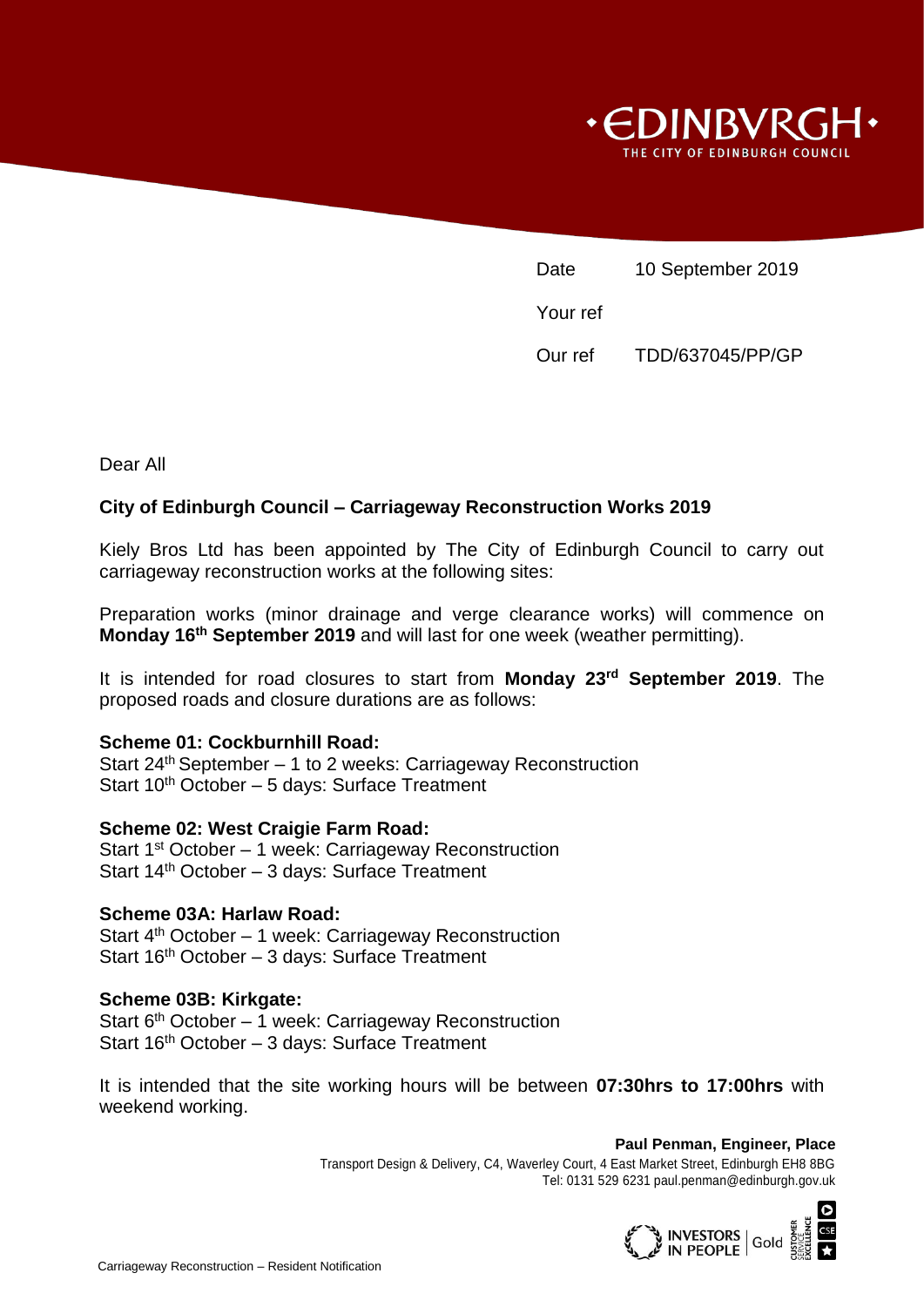## *Please note the work duration could be extended if any adverse weather conditions are experienced.*

Access will be maintained whenever possible to properties adjacent to the works, with the works staged with diversionary routes as to maximise access to local properties

If you require specific access during the road closure please contact Graeme Duncan the Site Manager on 07989 393281 or email to [graeme@kielybros.co.uk](mailto:graeme@kielybros.co.uk) as to make suitable access arrangements. We will do our best to assist wherever possible.

Alternatively, if you wish to discuss these works with a Council Officer please contact Paul Penman on 0131 529 6231 or by email to [paul.penman@edinburgh.gov.uk.](mailto:paul.penman@edinburgh.gov.uk)

Yours faithfully

**Paul Penman Engineer**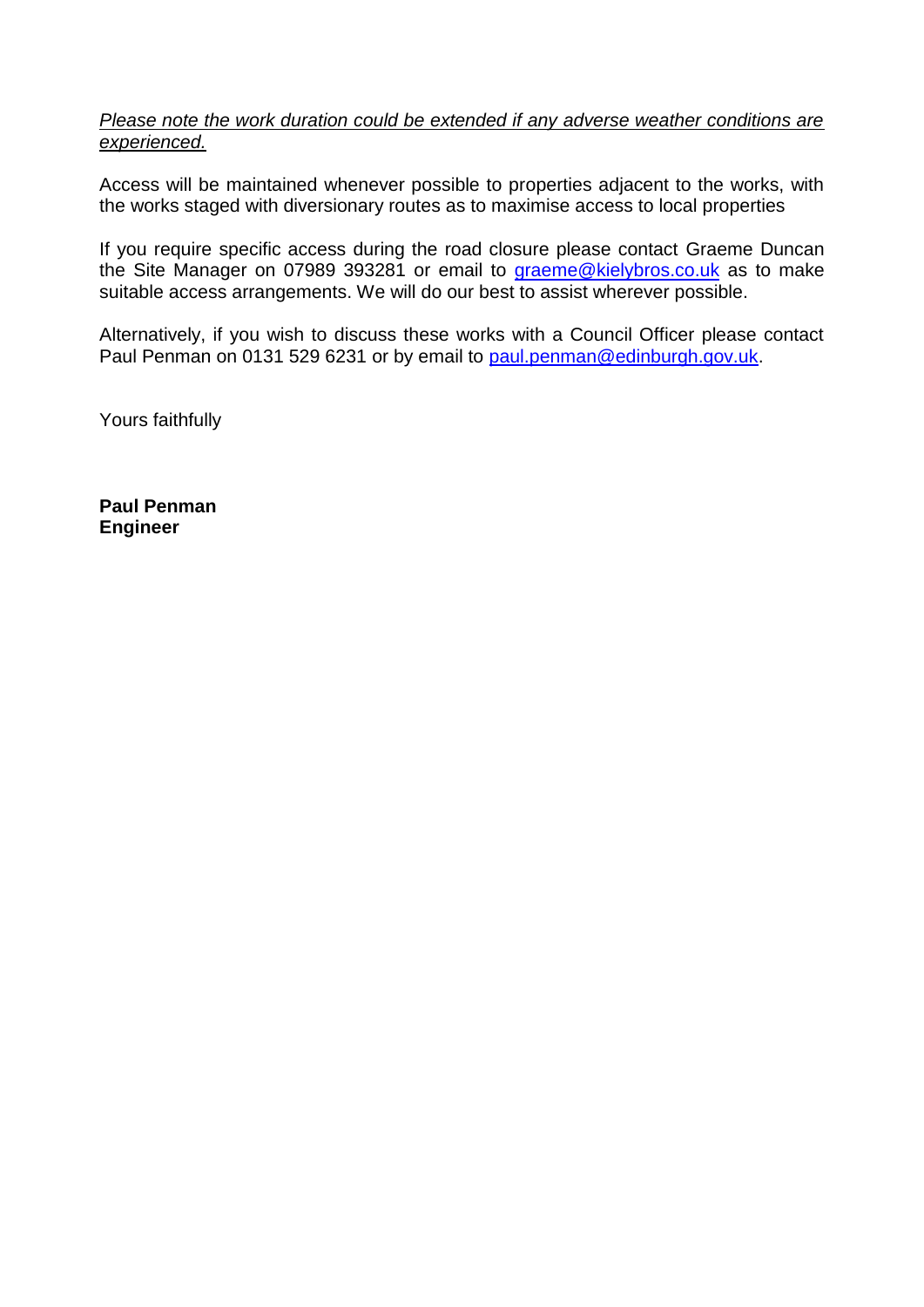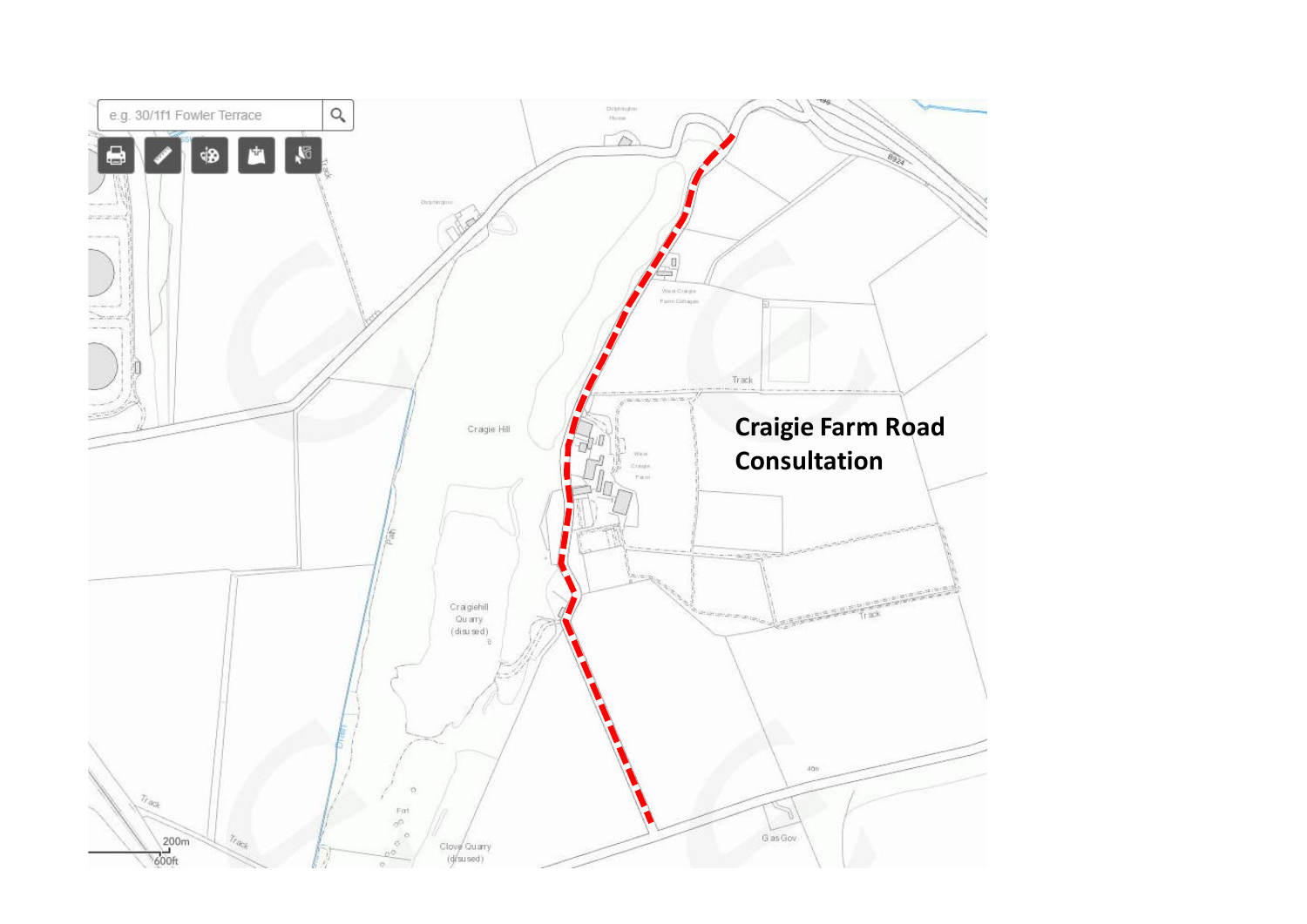